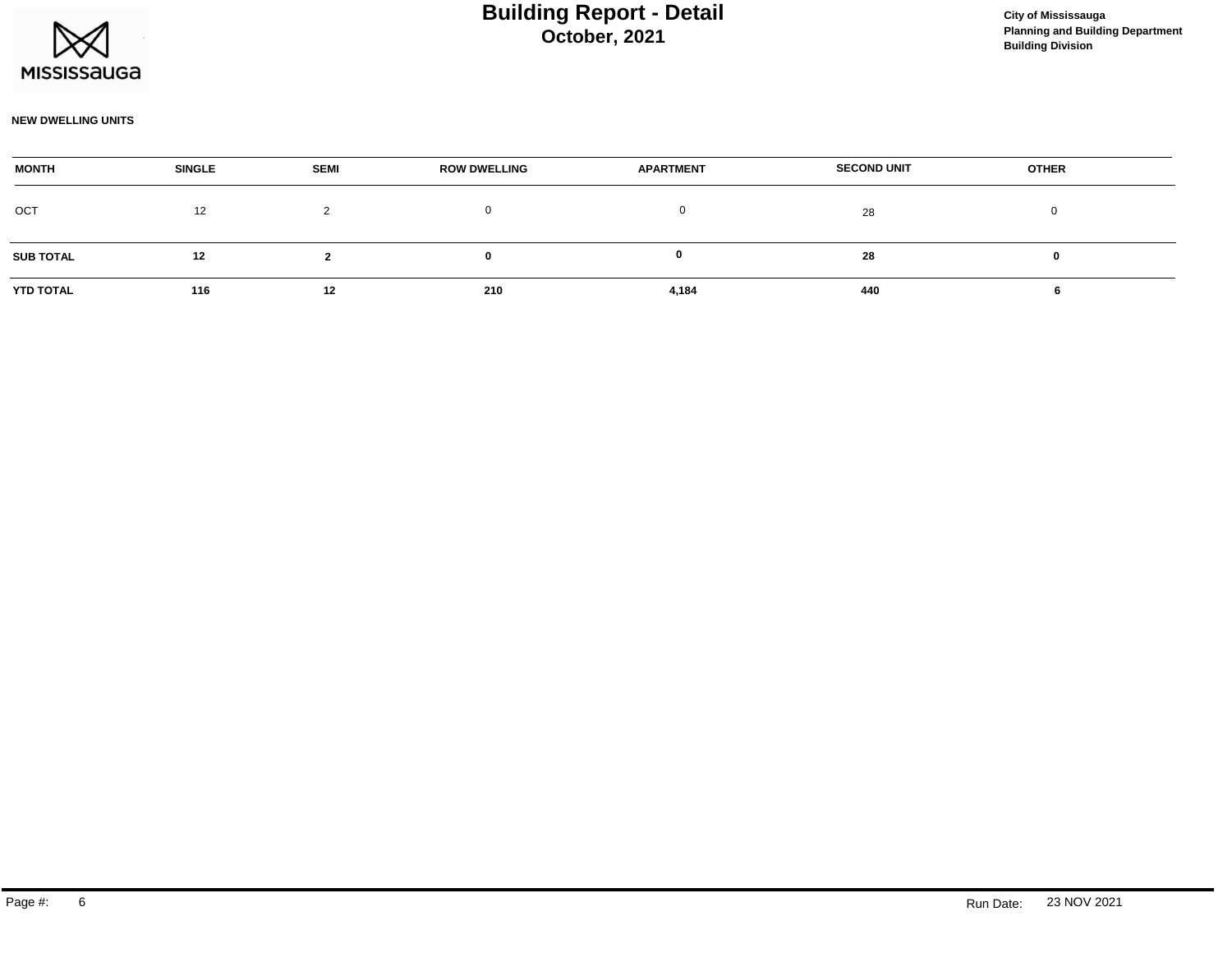| $\times$    |  |
|-------------|--|
| MISSISSAUGA |  |

**Planning and Building Department Building Division**

#### **ROW DWELLINGS**

# **PERMIT NO OWNER LOCATION BLDG NO UNIT NO VALUE ( \$1,000 ) UNITS DESCRIPTION**

No Row Dwelling Permits issued in OCT 2021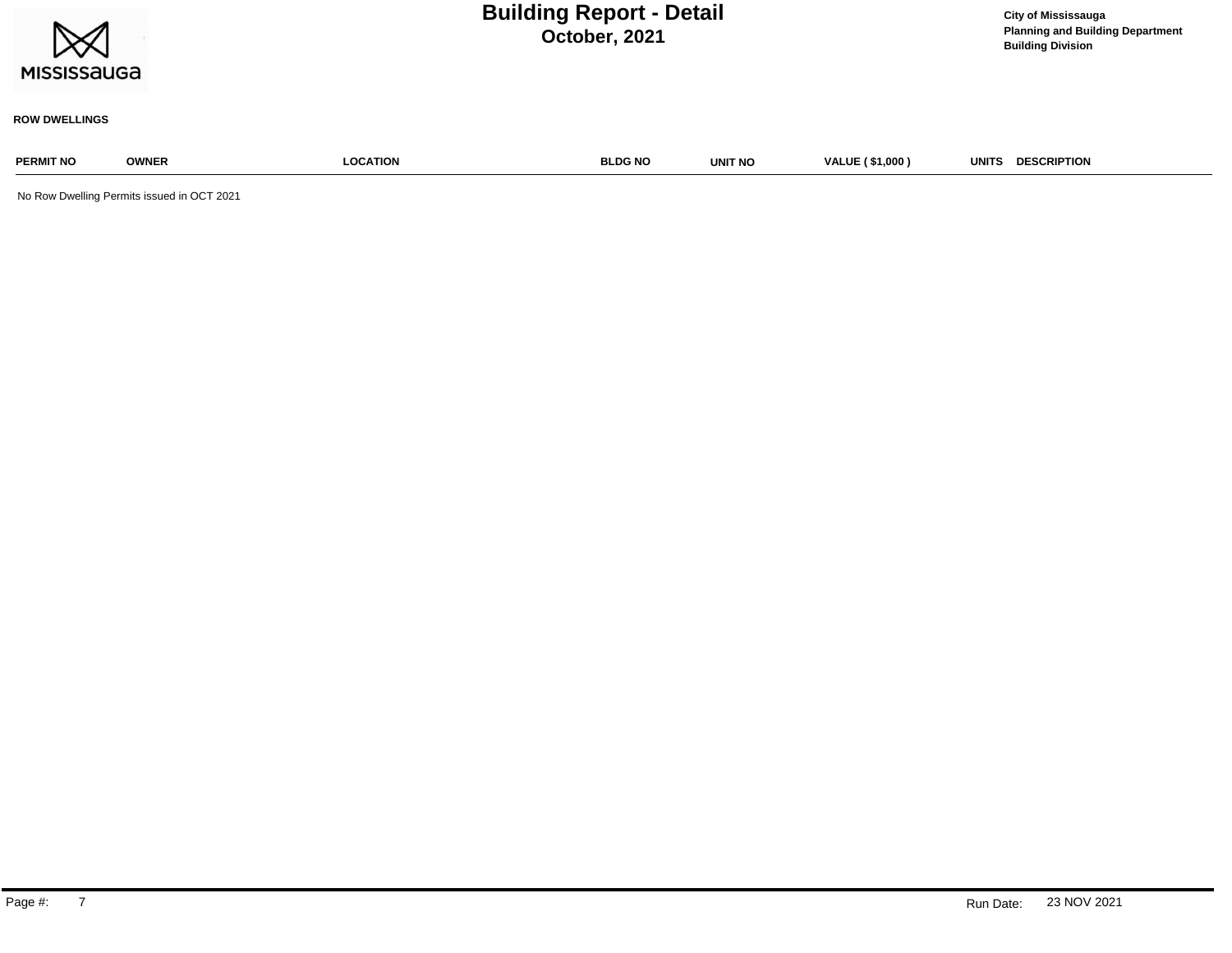| $\bowtie$<br><b>MISSISSAUGA</b> |                                 | <b>Building Report - Detail</b><br>October, 2021 |                                        | <b>City of Mississauga</b><br><b>Planning and Building Department</b><br><b>Building Division</b> |
|---------------------------------|---------------------------------|--------------------------------------------------|----------------------------------------|---------------------------------------------------------------------------------------------------|
| <b>APARTMENTS</b>               |                                 |                                                  |                                        |                                                                                                   |
| <b>PERMIT NO</b>                | <b>LOCATION</b><br><b>OWNER</b> | UNIT NO                                          | <b>VALUE (\$1,000)</b><br><b>UNITS</b> | <b>DESCRIPTION</b>                                                                                |

No Apartment Permits issued in OCT 2021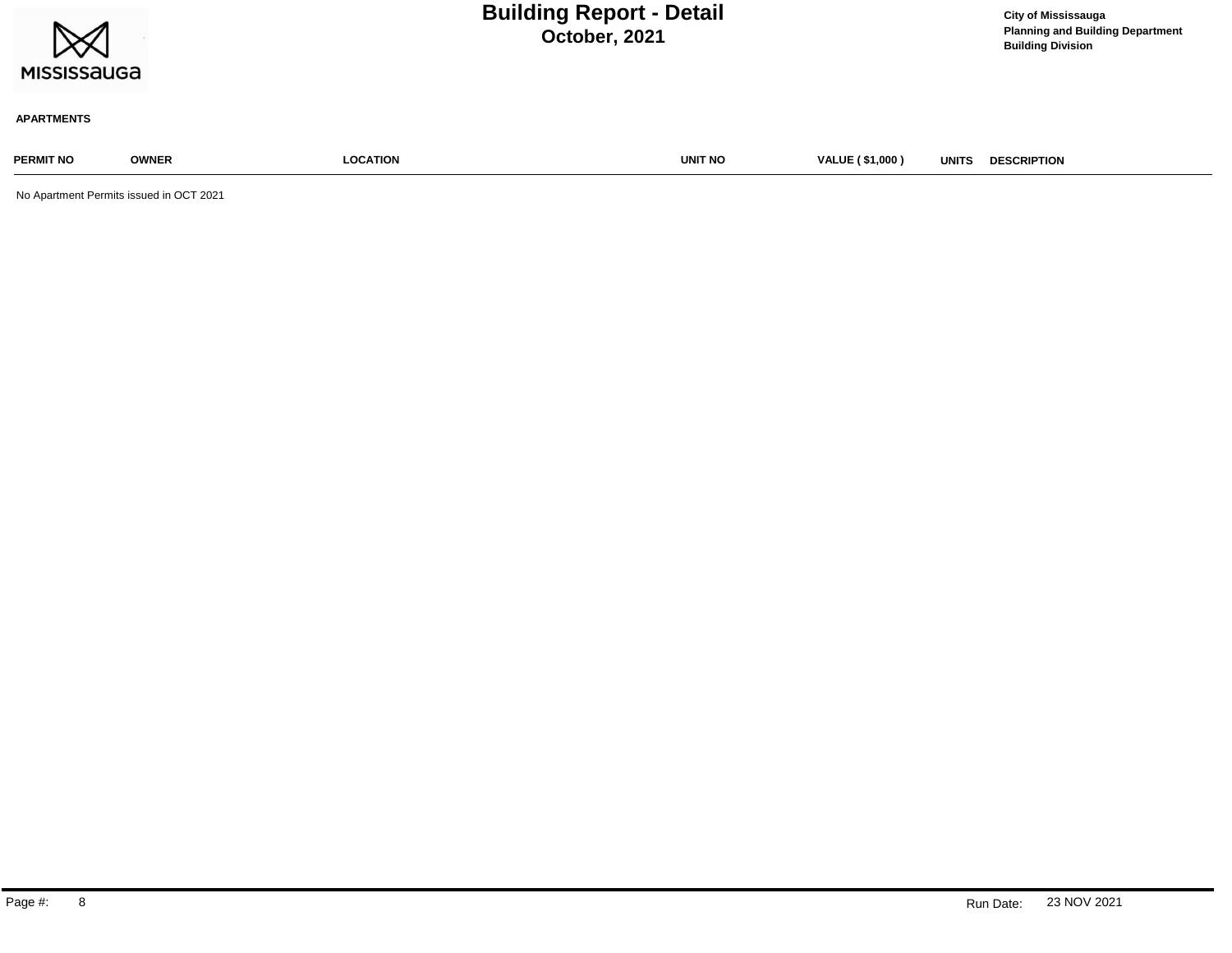

### **INDUSTRIAL BUILDINGS (NEW AND ADDITIONS)**

| <b>PERMIT NO</b> | <b>OWNER</b>           | <b>LOCATION</b>  | <b>BLDG NO</b> | VALUE (\$1,000) | BLDG SIZE (sq. m) | LOT SIZE (sq. m) DESCRIPTION                                                          |
|------------------|------------------------|------------------|----------------|-----------------|-------------------|---------------------------------------------------------------------------------------|
| 21 5391          | ROYAL LANDSCAPING INC. | 7875 TRANMERE DR |                | 185             | 64                | 8.090 INTERIOR ALTERATIONS & 64.4<br>SQ.M OF MEZZANINE ADDITION -<br>FRAMA FOODS      |
| 21 7021          | 2793385 ONTARIO LTD    | 5260 SOLAR DR    |                | 5,716           | 3,232             | 16.836 NEW (1) STOREY SHELL<br>INDUSTRIAL BUILDING INCL (15)<br><b>DEMISING WALLS</b> |
|                  |                        |                  | <b>TOTALS:</b> | \$5,901         | 3,296             | 24,926                                                                                |

#### **MISCELLANEOUS INDUSTRIAL - VALUE >= \$250,000**

| <b>PERMIT NO</b> | <b>OWNER</b>                                        | <b>LOCATION</b>      | <b>BLDG NO</b> | <b>UNIT NO</b> | VALUE (\$1,000) DESCRIPTION |                                                                                                                                                                |
|------------------|-----------------------------------------------------|----------------------|----------------|----------------|-----------------------------|----------------------------------------------------------------------------------------------------------------------------------------------------------------|
| 21 7 3 2 5       | <b>RESILIENCE BIOTECHNOLOGIES</b><br><b>INC</b>     | 2585 MEADOWPINE BLVD |                |                |                             | 921 INTERIOR ALTERATIONS - RESILIENCE BIOTECHNOLOGIES INC -<br>******ALTERNATIVE SOLUTION*****<br>C/R 21 6561 & 21 7285                                        |
| 21 7528          | Private Individual Data protected by<br>Privacy Act | 5975 FALBOURNE ST    |                | $\overline{2}$ | 420                         | INTERIOR ALTERATIONS & DEMOLITION (AGFA) INCLUDES<br>DEMOLITION OF EXISTING STORAGE ROOM BACK TO WAREHOUSE<br>& NEW DEMOSTRATION / OF FICE ROOM                |
| 21 7804          | THE ERIN MILLS DEVELOPMENT<br><b>CORP</b>           | 3570 PLATINUM DR     |                | -1             |                             | 2.495 INTERIOR ALTERATIONS - MALABAR SUPER SPICE COMPANY LTD -<br>C/R C 21-7803                                                                                |
| 21 7823          | THE ERIN MILLS DEVELOPMENT<br><b>CORP</b>           | 3570 PLATINUM DR     |                | 5              | 1.797                       | INTERIOR ALTERATIONS - GOURMET TRADING CO LIMITED                                                                                                              |
| 21 7824          | THE ERIN MILLS DEVELOPMENT<br><b>CORPORATION</b>    | 3570 PLATINUM DR     |                | $3 - 4$        | 2.693                       | INTERIOR ALTERATIONS - SALEM BROTHERS - C/R C 21-7805                                                                                                          |
| 21 7 9 7 2       | THE CANADA LIFE ASSURANCE<br><b>COMPANY</b>         | 3580 LAIRD RD        |                | $\overline{1}$ | 409                         | INTERIOR DEMO & ALTERATIONS - DEMOLISH EXISTING OFFICE<br>AREA, NEW OFFICE ALTERATION FOR WAREHOUSE/DISTRIBUTION<br><b>FACILITY</b><br>$-C/R$ 03 10798         |
| 21 8 240         | THE CANADA LIFE ASSURANCE<br><b>COMPANY</b>         | 6705 MILLCREEK DR    | D              | 1 & 2          | 384                         | INTERIOR ALTERATIONS - GWL REALTY ADVISORS<br>$-C/R$ 11-5249                                                                                                   |
| 21 8354          | CHIEFTON INVESTMENTS LTD                            | 7330 MISSISSAUGA RD  |                |                |                             | 295 INTERIOR ALTERATIONS - NEW OFFICES, WASHROOMS, RTU &<br><b>EXTERIOR ALTS.</b><br>WIDENING ENTRANCE AT REAR OF BUILDING, LANDLORD'S WORK -<br>C/R C 21-8332 |
| 21 8622          | TECH AVENUE PTC INC                                 | 1660 TECH AVE        |                | 6              |                             | 766 INTERIOR ALTERATIONS/DENTAL LABORATORY- "ARGEN CANADA<br>MILLING CENTRE" - C/R C 21-8863                                                                   |
| 21 8813          | REAL ALLOY CANADA LTD                               | 7496 TORBRAM RD      |                |                | 996                         | EXTERIOR ALTERATIONS - REPLACING PARTIAL ROOF DECK. NEAR<br>NORTH-EAST CORNER OF BLDG.                                                                         |
|                  |                                                     |                      | <b>TOTALS:</b> |                | \$11,176                    |                                                                                                                                                                |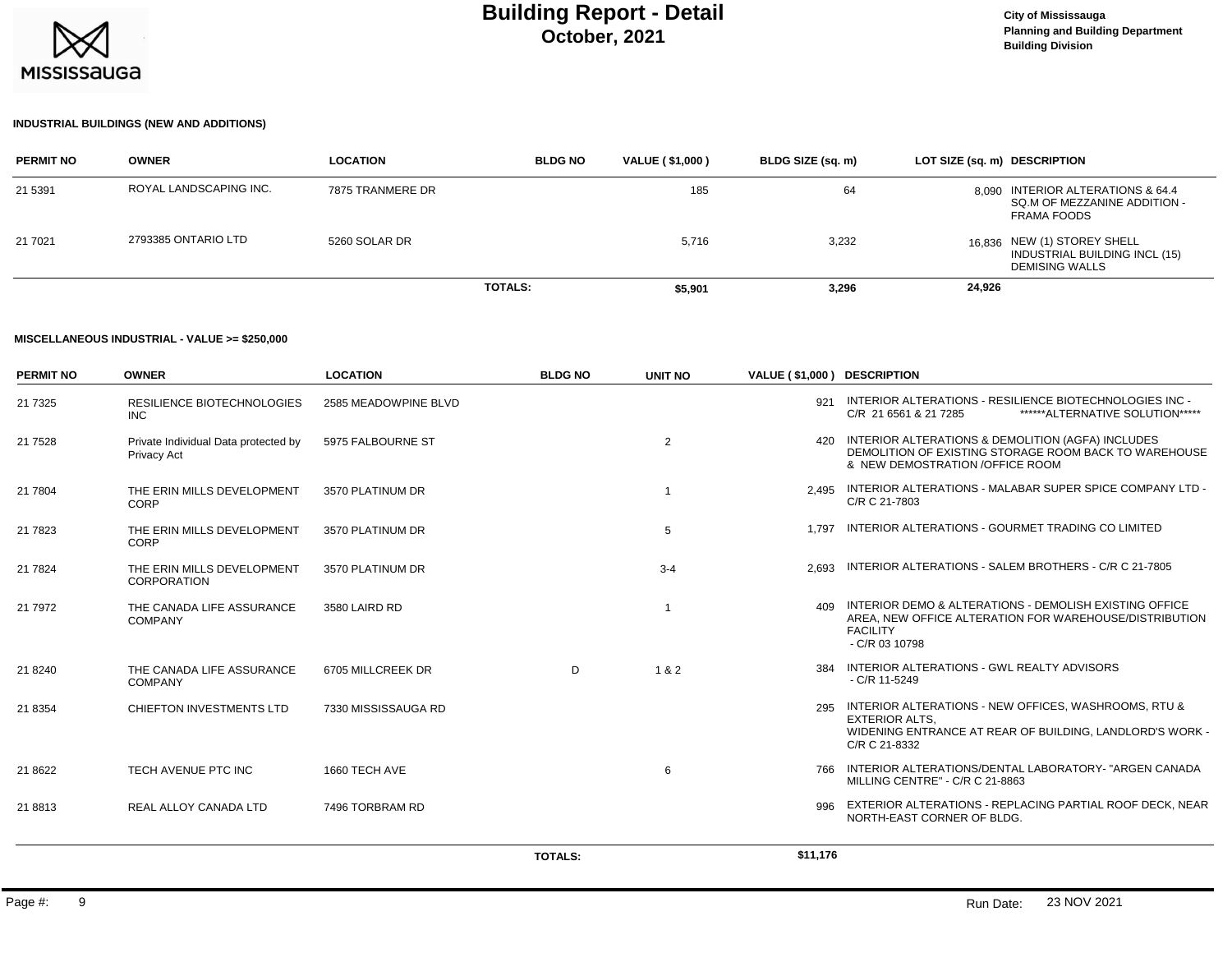

#### **COMMERCIAL BUILDINGS (NEW AND ADDITIONS)**

| <b>PERMIT NO</b> | <b>OWNER</b>        | <b>LOCATION</b>             | <b>BLDG NO</b> | <b>UNIT NO</b> | <b>VALUE (\$1,000)</b> | BLDG SIZE (sq.m) | LOT SIZE (sq.m) DESCRIPTION               |
|------------------|---------------------|-----------------------------|----------------|----------------|------------------------|------------------|-------------------------------------------|
| 21 7125          | 2226524 ONTARIO INC | 3173 WINSTON CHURCHILL BLVD |                |                | 944                    | 323              | 31,151 NEW (1) STOREY BUILDING - BMO BANK |
|                  |                     | <b>TOTALS:</b>              |                |                | \$944                  | 323              | 31,151                                    |

#### **MISCELLANEOUS COMMERCIAL - VALUE >= \$250,000**

| <b>PERMIT NO</b> | <b>OWNER</b>                                                                             | <b>LOCATION</b>    | <b>BLDG NO</b> | <b>UNIT NO</b> | VALUE (\$1,000) DESCRIPTION |                                                                                           |
|------------------|------------------------------------------------------------------------------------------|--------------------|----------------|----------------|-----------------------------|-------------------------------------------------------------------------------------------|
| 21 7069          | 2557721 ONTARIO INC.                                                                     | 167 LAKESHORE RD W |                |                |                             | INTERIOR ALTERATIONS INCLUDING EXTERIOR PARAPET/ROOF<br>- CARLO'S BAKERY - C/R C 21-8406  |
| 21 7389          | <b>BMCC PHASE II REALTY</b><br><b>CORPORATION C/O MARY MORCOS</b><br><b>H&amp;R REIT</b> | 5025 CREEKBANK RD  |                |                |                             | 450 INTERIOR ALTERATIONS ON 2ND FLOOR TO CREATE PUBLIC CORRIDOR                           |
| 21 7639          | OMERS REALTY MANAGEMENT                                                                  | 100 CITY CENTRE DR |                | 2-709 & 2-710  |                             | 1.225 INTERIOR ALTERATIONS - LINEN CHEST<br>$-C/R$ C 21-7564                              |
| 21 7744          | AUJLA INVESTMENTS INC.                                                                   | 268 DERRY RD W     | B              | 101,102,103    |                             | 260 INTERIOR ALTERATIONS - TEAM ARORA REALTY INC<br>- C/R C 21-7736, 21-5535              |
| 21 7848          | LORD REALTY HOLDINGS LIMITED                                                             | 5450 EXPLORER DR   |                | 400            |                             | 899 INTERIOR ALTERATIONS - AML RIGHTSOURCE LLC - ZONBLD 00-3409 OFFICE                    |
| 21 7887          | TNC 5160 ORBITOR LTD                                                                     | 5160 ORBITOR DR    |                | 2ND FLR        |                             | 648 INTERIOR ALTERATIONS WITHIN EXISTING OFFICE - ALLSTREAM INC.                          |
| 21 7928          | HOOPP REALTY INC C/O TRIOVEST<br><b>REALTY ADVISORS INC</b>                              | 8 PROLOGIS BLVD    | B              | 403            |                             | 700 INTERIOR ALTERATIONS - PROSYSCO                                                       |
| 21 7970          | AMICONE HOLDINGS LIMITED                                                                 | 5900 EXPLORER DR   |                |                |                             | 1,434 INTERIOR ALTERATION - RENOVATION OF SECOND FLOOR OF BUILDING                        |
| 21 8131          | CP REIT ONTARIO PROPERTIES<br><b>LIMITED</b>                                             | 3020 ELMCREEK RD   |                |                |                             | 938 INTERIOR RENOVATION & ALTERATIONS - LCBO                                              |
| 21 8359          | THE CANADA LIFE ASSURANCE<br><b>COMPANY</b>                                              | 3300 RIDGEWAY DR   |                | $1 - 2$        |                             | 332 INTERIOR ALTERATIONS - DEMISING WALL BETWEEN UNIT 1 & 2, RENOVATE<br>UNIT 1 & UNIT 2. |
|                  |                                                                                          |                    | <b>TOTALS:</b> |                | \$7,139                     |                                                                                           |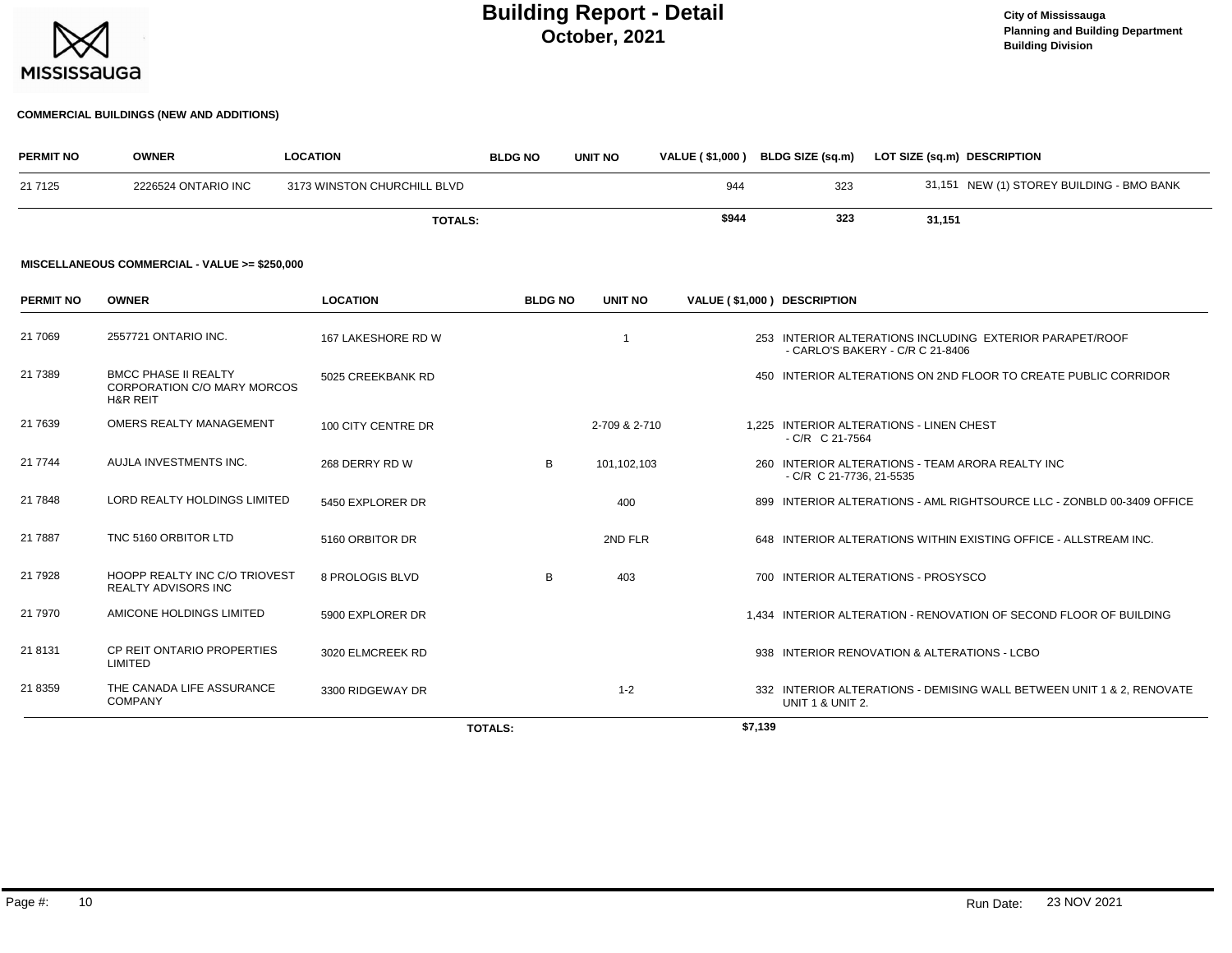| <b>MISSISSAUGA</b> |              | <b>Building Report - Detail</b>                           | <b>City of Mississauga</b><br><b>Planning and Building Department</b><br><b>Building Division</b> |                        |                             |                             |
|--------------------|--------------|-----------------------------------------------------------|---------------------------------------------------------------------------------------------------|------------------------|-----------------------------|-----------------------------|
|                    |              | PUBLIC / INSTITUTIONAL (NEW AND ADDITIONS)                |                                                                                                   |                        |                             |                             |
| <b>PERMIT NO</b>   | <b>OWNER</b> | <b>LOCATION</b>                                           | <b>BLDG NO</b>                                                                                    | <b>VALUE (\$1,000)</b> | BLDG SIZE (sq.m)            | LOT SIZE (sq.m) DESCRIPTION |
|                    |              | No Public / Institutional Permits issued in OCT 2021      |                                                                                                   |                        |                             |                             |
|                    |              | MISCELLANEOUS PUBLIC / INSTITUTIONAL - VALUE >= \$250,000 |                                                                                                   |                        |                             |                             |
| <b>PERMIT NO</b>   | <b>OWNER</b> | <b>LOCATION</b>                                           | <b>BLDG NO</b>                                                                                    | <b>UNIT NO</b>         | VALUE (\$1,000) DESCRIPTION |                             |

No Public / Institutional Permits (value >= \$250,000) issued in OCT 2021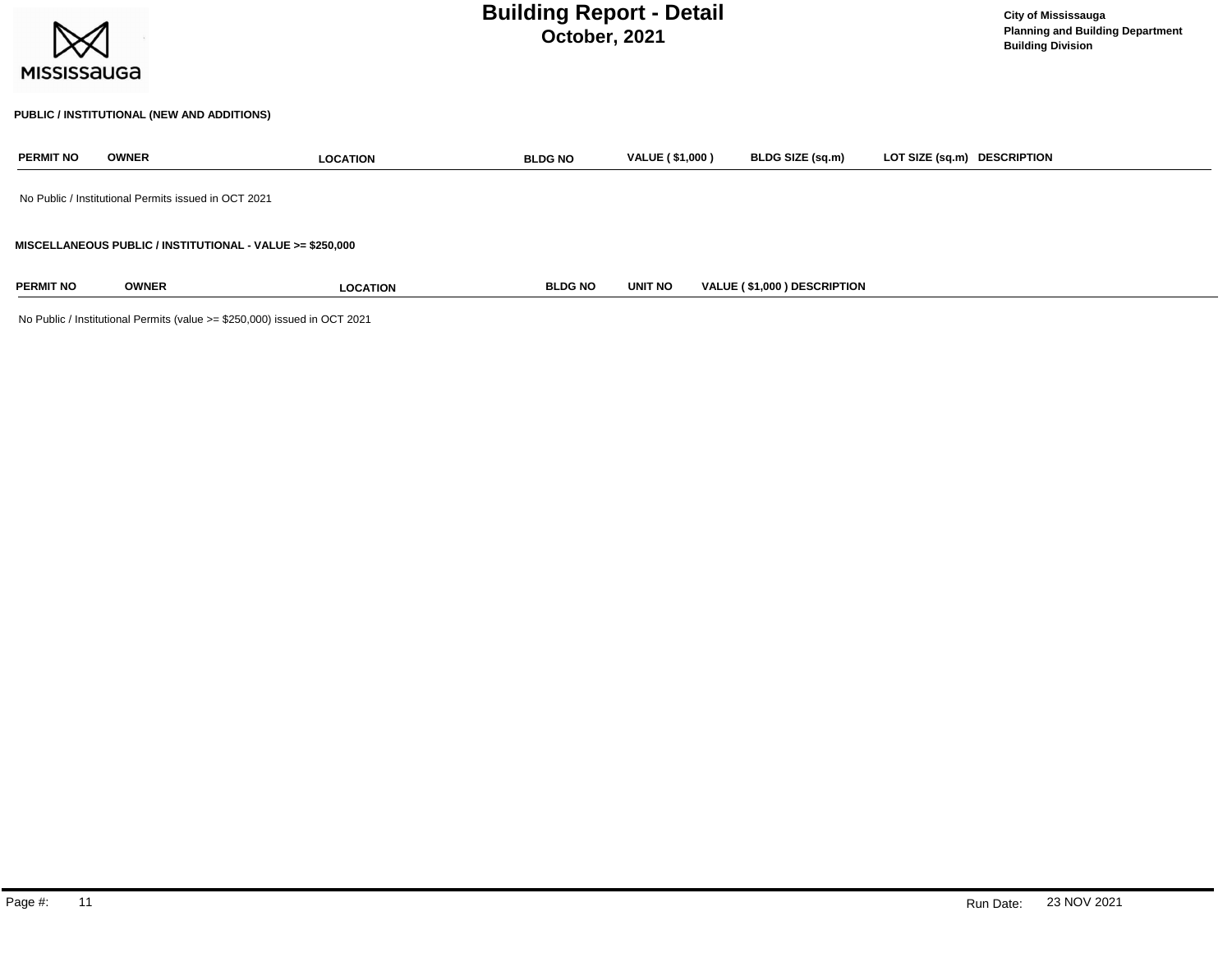| <b>MISSISSAUGA</b> |                                           |                 | <b>Building Report - Detail</b><br>October, 2021 | <b>City of Mississauga</b><br><b>Planning and Building Department</b><br><b>Building Division</b> |                             |                             |
|--------------------|-------------------------------------------|-----------------|--------------------------------------------------|---------------------------------------------------------------------------------------------------|-----------------------------|-----------------------------|
|                    | <b>CHURCH (NEW AND ADDITIONS)</b>         |                 |                                                  |                                                                                                   |                             |                             |
| <b>PERMIT NO</b>   | <b>OWNER</b>                              | <b>LOCATION</b> | <b>BLDG NO</b>                                   | <b>VALUE (\$1,000)</b>                                                                            | BLDG SIZE (sq.m)            | LOT SIZE (sq.m) DESCRIPTION |
|                    | No Church Permits issued in OCT 2021      |                 |                                                  |                                                                                                   |                             |                             |
|                    | MISCELLANEOUS CHURCH - VALUE >= \$250,000 |                 |                                                  |                                                                                                   |                             |                             |
| <b>PERMIT NO</b>   | <b>OWNER</b>                              | <b>LOCATION</b> | <b>BLDG NO</b>                                   | <b>UNIT NO</b>                                                                                    | VALUE (\$1,000) DESCRIPTION |                             |

No Church Permits (value >= \$250,000) issued in OCT 2021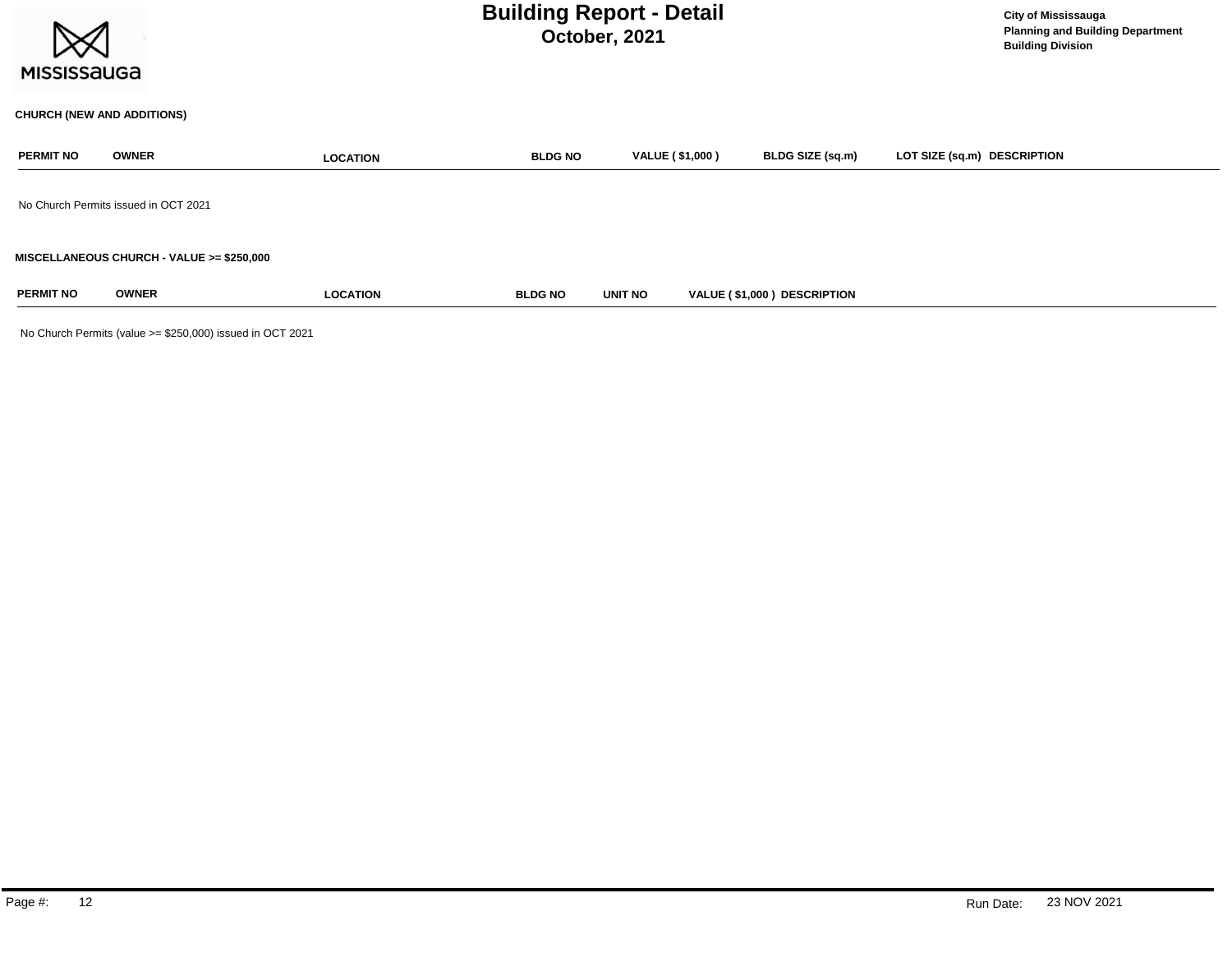

#### **SCHOOL (NEW AND ADDITIONS)**

| <b>PERMIT NO</b>                     | <b>OWNER</b>                              | <b>LOCATION</b> | <b>BLDG NO</b> | <b>VALUE (\$1,000)</b> | <b>BLDG SIZE (sq.m)</b>     | LOT SIZE (sq.m) DESCRIPTION |  |  |
|--------------------------------------|-------------------------------------------|-----------------|----------------|------------------------|-----------------------------|-----------------------------|--|--|
| No School Permits issued in OCT 2021 |                                           |                 |                |                        |                             |                             |  |  |
|                                      | MISCELLANEOUS SCHOOL - VALUE >= \$250,000 |                 |                |                        |                             |                             |  |  |
| <b>PERMIT NO</b>                     | <b>OWNER</b>                              | <b>LOCATION</b> | <b>BLDG NO</b> | <b>UNIT NO</b>         | VALUE (\$1,000) DESCRIPTION |                             |  |  |

No School Permits (value >= \$250,000) issued in OCT 2021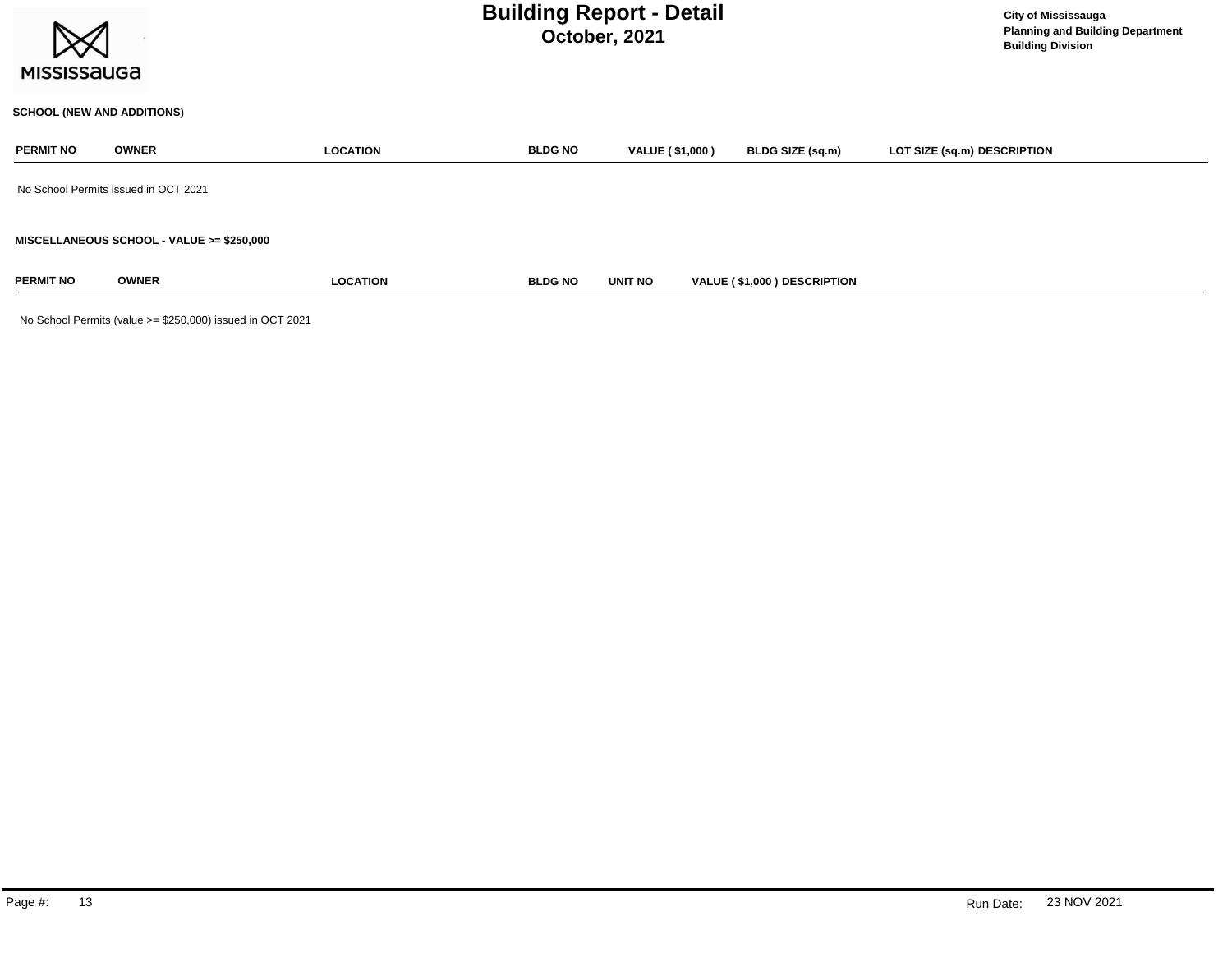

### **GOVERNMENT (NEW AND ADDITIONS)**

| <b>PERMIT NO</b> | <b>OWNER</b>                                  | <b>LOCATION</b> | <b>BLDG NO</b> | <b>VALUE (\$1,000)</b> | BLDG SIZE (sq.m)                   | LOT SIZE (sq.m) DESCRIPTION |
|------------------|-----------------------------------------------|-----------------|----------------|------------------------|------------------------------------|-----------------------------|
|                  | No Government Permits issued in OCT 2021      |                 |                |                        |                                    |                             |
|                  | MISCELLANEOUS GOVERNMENT - VALUE >= \$250,000 |                 |                |                        |                                    |                             |
| <b>PERMIT NO</b> | <b>OWNER</b>                                  | <b>LOCATION</b> | <b>BLDG NO</b> | <b>UNIT NO</b>         | <b>VALUE (\$1,000) DESCRIPTION</b> |                             |

No Government Permits (value >= \$250,000) issued in OCT 2021